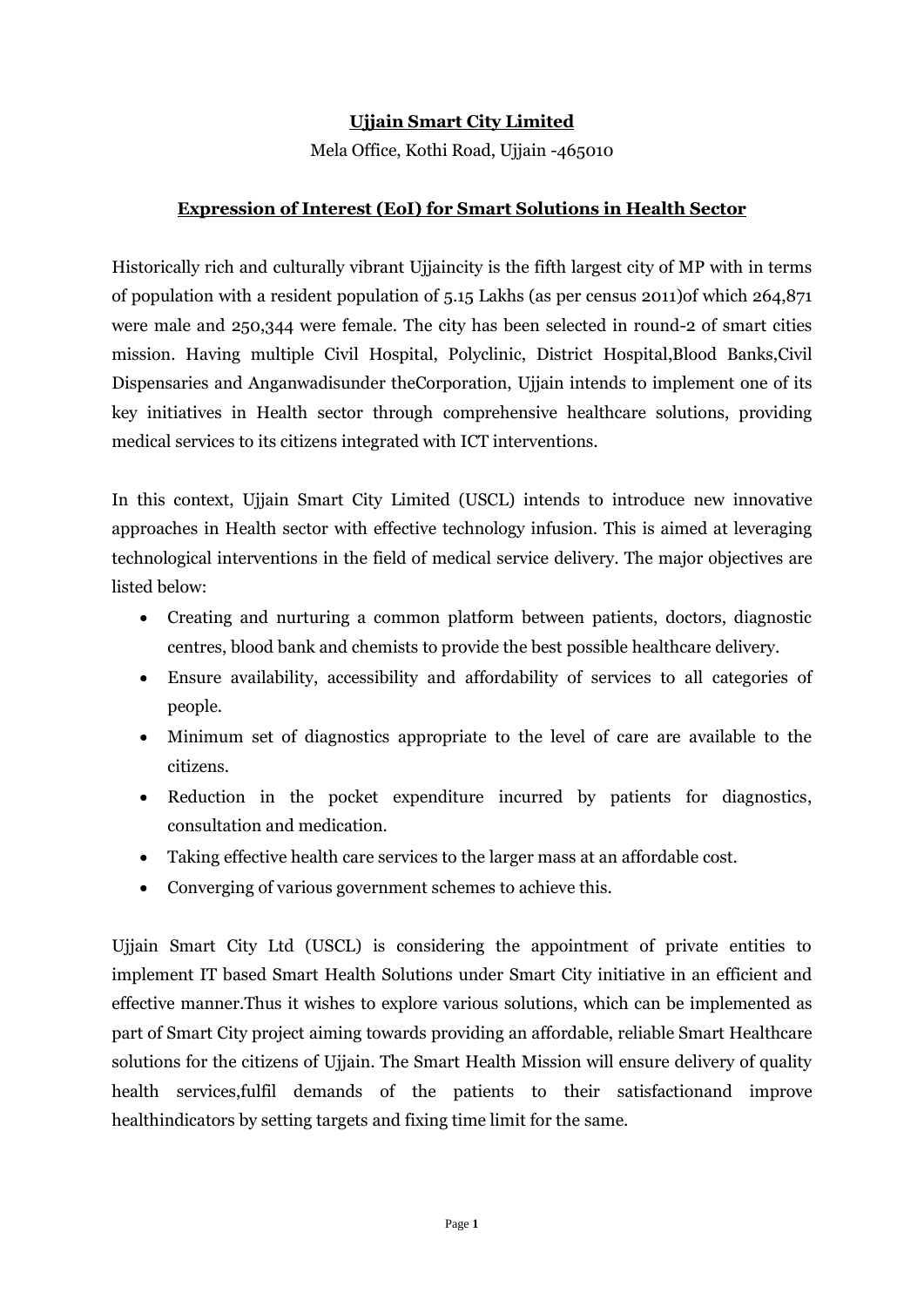#### **Key Questions from Prospective Bidders**

USCL aims to discover the best of industry practices from the potential bidders in the following topics (not limited to):

**1. The probable model of providing free health care services in Ujjain**

### **2. Innovative solutions that can be offered**-

- a. Implementation of Web Portals and Mobile Applications to be done using ERP or other products (open source or licensed)
- b. Record maintenance using Electronic health record (E.H.R) system or data warehouse
- c. Storage mechanism of data/updated in a smartphone/ smart-card/ simple QR code that can be easily and securely accessible by emergency and registered medical technicians
- d. The typical Hardware, Software, Network and other requirements for the applications to be incorporated.
- e. Hospital Information Management System with medical, administrative, ERP, EMR and integrated with PACS, Lab equipment at DH/ CHC/ PHC
- f. Smart 3/4G or Wi-Fi connected buttons shall be installed to raise one press alerts identifying location as well as type of incidents such as: Code Red: Distress. These buttons shall provide a proactive security approach for Hospital Staff and Patient in distress.
- g. Integration with One App of Ujjain (to have a single service under one application)
- h. More opinion(s)/suggestion(s) are welcome

### **3. Possible secure ways to uniquely authenticate each person/patient and maintain the integrity and privacy of patient information**-

- a. Secure and verifiable Patient Identity and Patient integration via Portable Medical Record in the form of a Smart Card Health ID and available on secure website for patients.
- b. Health card linked to Aadhaar Cards
- c. Class data privacy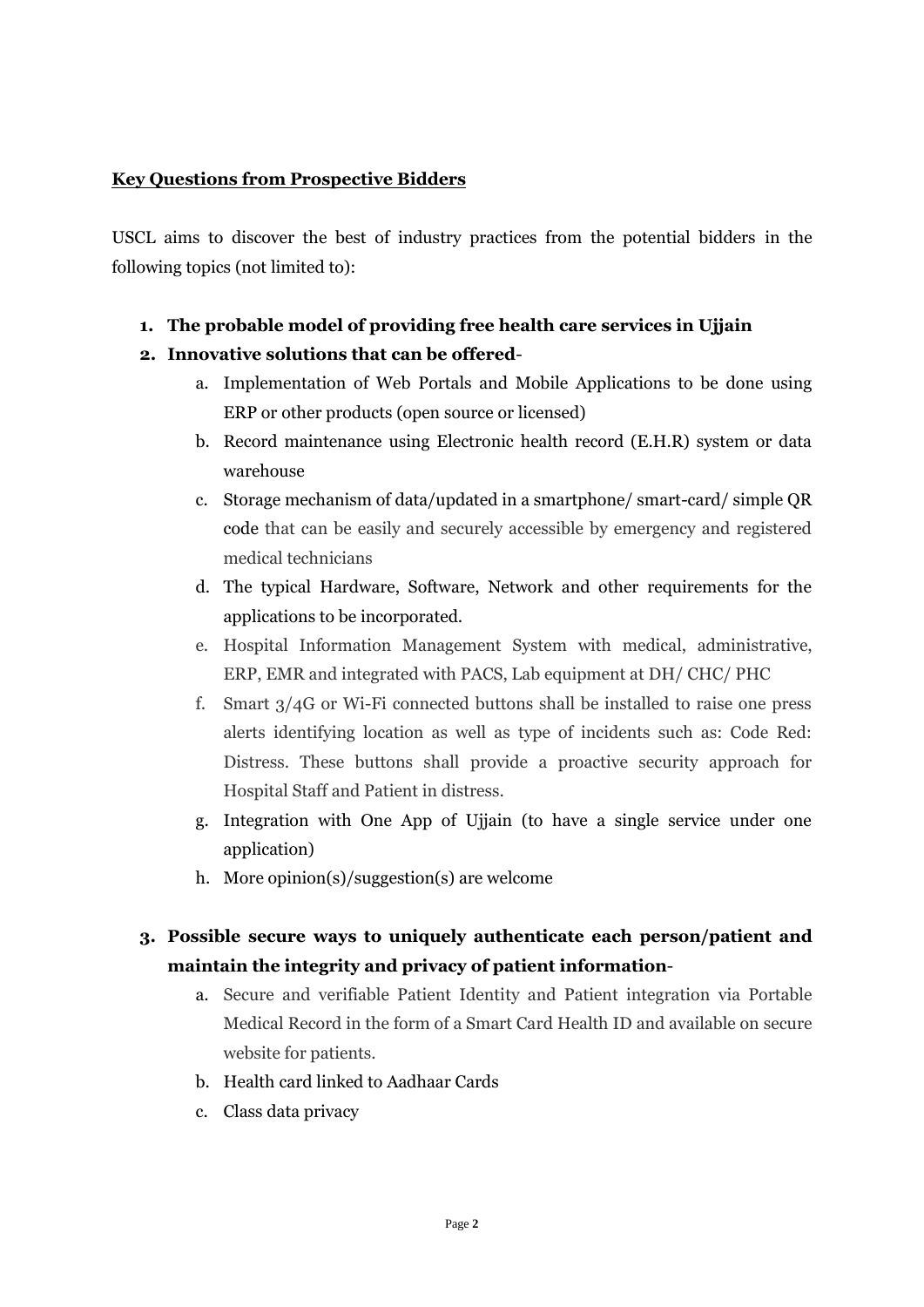### **4. Best Health Delivery Modelsincorporating below mentioned functionalities**-

- a. Health Applications for follow up reminder, medicine reminder, location of nearest ASHA/ANM/ PHC/ CHC, etc.
- b. Citizens / patients should be able to search for various healthcare units in district and cities/ towns that provide specific medical care.
- c. Citizens / patients should be able to search for various diagnostic centres that provide various services in addition to Free Diagnostics Service Initiative (FDSI) under a hub-and-spoke model and also fix an appointment with them. Rate card, pre-test requirements and contact details should also be provided by diagnostic centres.
- d. Citizens / patients should be able to search for various pharmacies and their operational timings. If there are offers on any of the products that should be also detailed. 24x7 Pharmacy information should also be available. A provision can be for online shopping of medicines based on medical practitioner's prescription.
- e. Citizens / patients should be able to search for a particular physician and fix an appointment with the physician.
- f. Medical practitioners should be able to register themselves to provide consultation to patients via app or on web portal. Consultation communication can be via SMS.
- g. Probable solutions to link Healthcare insurance providers

# **5. Probable ICT based real time tracking and monitoring system that can be established**

### **6. Automation techniques through which the citizens can know and benefit from various government schemes**. Anindicative few are listed below-

- a. Citizens / patients should be able to search for various government schemes and register themselves for those schemes.
- b. Government / or any other authorized organization should be able to communicate with the citizens about their various schemes and camps organized by them for citizens.
- c. Establish a mechanism for distribution of free medicines from Pradhan Mantri Jan AushadhiYojana (PMJAY) scheme of Department of Pharmaceuticals, Ministry of Chemicals and Fertilizers to citizens / patients.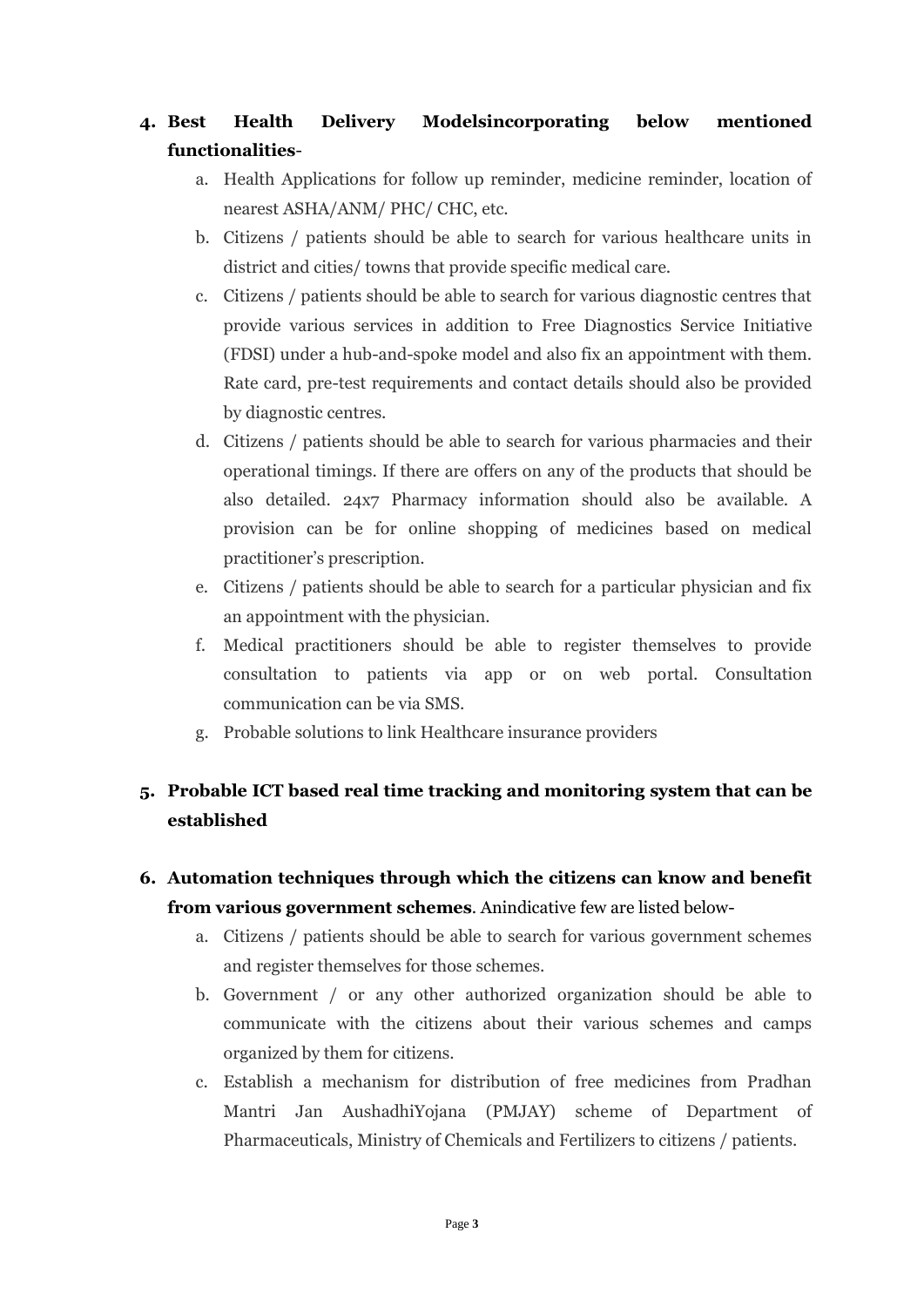- d. Government should be able to broadcast various messages to citizen as and when required.
- **7. The effective KPI's for improvisation in healthcare delivery in Ujjain**. The identifiers should be able to provide the City Health Profile by addressing the following concerns :
	- a. Reduction in percentage of patients affected by a particular disease over a measurable span of time.
	- b. Minimizing the time taken for diagnostic report generation.
	- c. Increase in the stock availability of medicines required to cure high prone diseases.
	- d. Increase in the number of health application subscribers.
	- e. Increase in the number of patients opting for early diagnosis.
	- f. Keeping a track of age-wise subscribers, addressing teenagers, senior citizens etc.
	- g. Keeping a track of frequent occurrence and re-occurrence of illnesses.
	- h. Keeping a track of Social Determinants of Health (SDH) including children under nutrition, gender inequality, environmental pollution etc.

# **8. The manner, Healthcare System embrace the responsiveness to the general public healthcare needs in an urban scenario**-

- a. Designing a dynamic Doctor Consultation platform which will provide the best personalized consultation irrespective of the medical accessibility, aiming at providing high quality instant care anytime and anywhere.
- b. Design of an efficient Diagnostic system which will result in early diagnosis, better clinical outcomes, less invasive procedures and shorter recovery times.
- c. Designing of a controlled medicine distribution system in accordance with the prescriptions made.
- d. Plan for an integrated system based on the medical data analytics of the citizens which will guide and track patients over time through a comprehensive array of health services spanning the peak time of occurrence of disease, alerting the citizens with the essential remedies and helping them with way forward.

### **9. Financial model of the project**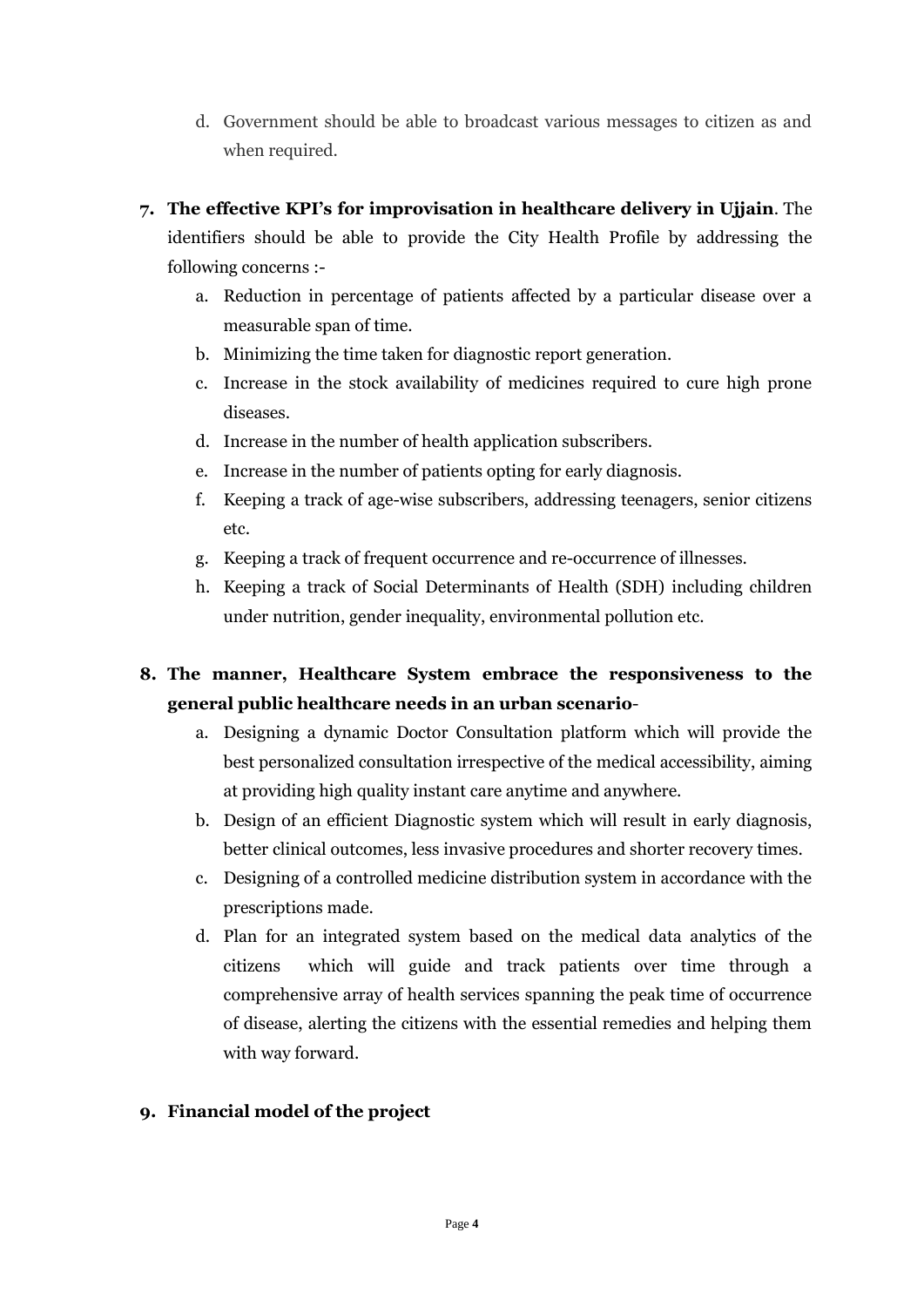#### **Submission-**

The entities are invited to submit their documents (Organization details, work experience and product offering documents)-

- 1. Mail Cover letter and documents to *[ujjainsmartcity@gmail.com](mailto:ujjainsmartcity@gmail.com)by 11th December,2017*
- 2. Submission of the hard copy to The CEO, Ujjain Smart City Limited*by 12th December,2017*

### **Demonstration / Presentation / Proof of Concept**

The entities are invited to make a demonstration / presentation at the offices of Ujjain Smart City Limited. The date and time will be intimidated at a later stage. Potential entities are requested to provide their preference of time, and may be provided a slot of about 1 hour.

Prospective entities are encouraged to do a proof of concept demonstration and enable various stakeholders evaluate the suitability of the product/service offering and assist the City officials in identifying appropriate solutions.

Clarifications may be sought through *[ujjainsmartcity@gmail.com](mailto:ujjainsmartcity@gmail.com)*